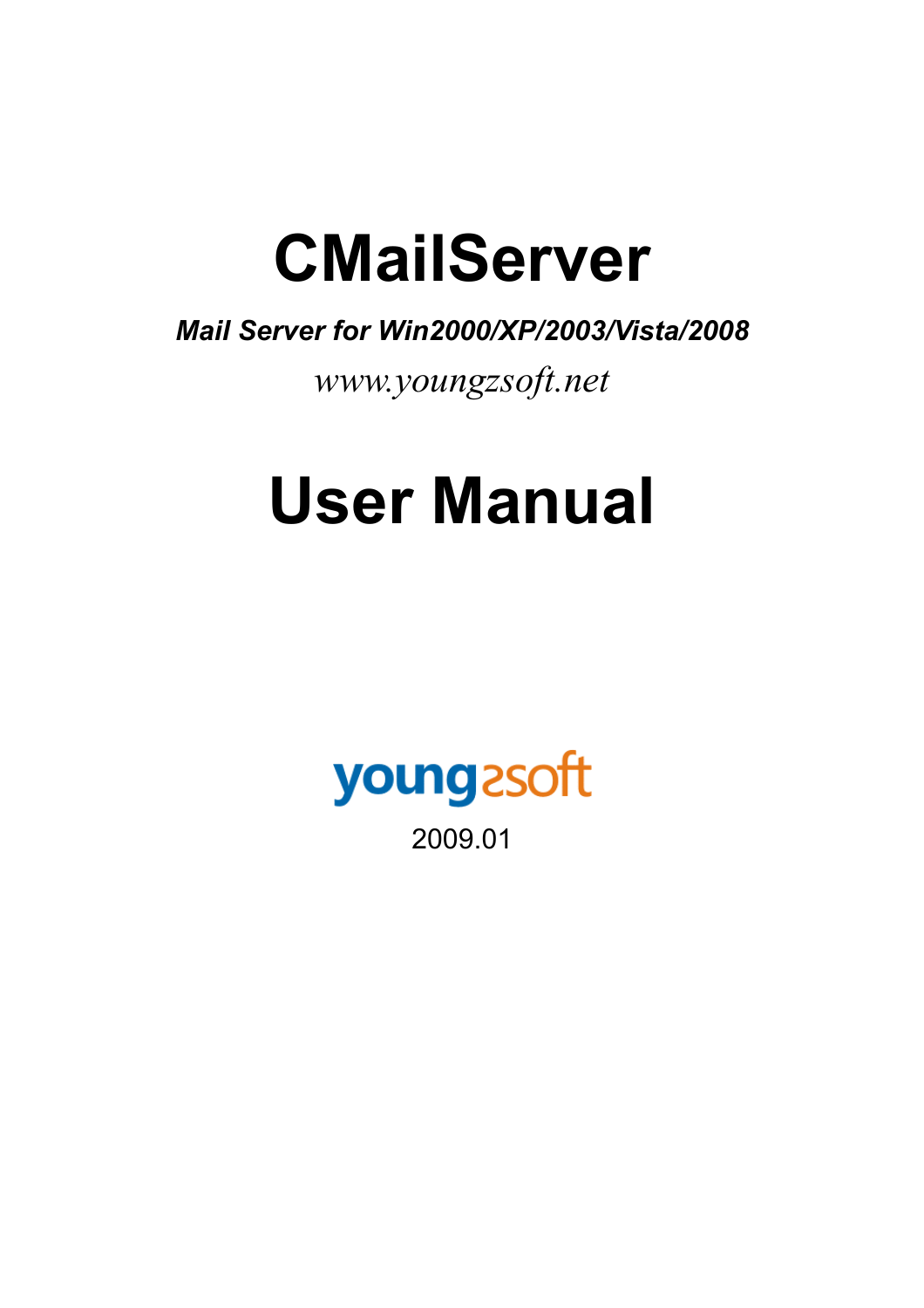# 1 Content

| $\mathbf{1}$             |     |        |  |
|--------------------------|-----|--------|--|
| 2                        |     |        |  |
| 3                        |     |        |  |
| $\overline{\mathcal{A}}$ |     |        |  |
|                          | 4.1 |        |  |
|                          | 4.2 |        |  |
|                          | 4.3 |        |  |
|                          | 4.4 |        |  |
|                          | 4.5 |        |  |
|                          | 46  |        |  |
|                          | 47  |        |  |
|                          | 4.8 |        |  |
| 5                        |     |        |  |
| 6                        |     |        |  |
|                          | 6.1 |        |  |
|                          | 6.2 |        |  |
|                          | 6.3 | Log 10 |  |
|                          | 6.4 |        |  |
|                          | 6.5 |        |  |
| 7                        |     |        |  |
|                          | 7.1 |        |  |
|                          | 7.2 |        |  |
|                          | 7.3 |        |  |
|                          | 7.4 |        |  |
|                          | 7.5 |        |  |
|                          | 7.6 |        |  |
|                          | 7.7 |        |  |
|                          | 7.8 |        |  |
|                          | 7.9 |        |  |
| 8                        |     |        |  |
| 9                        |     |        |  |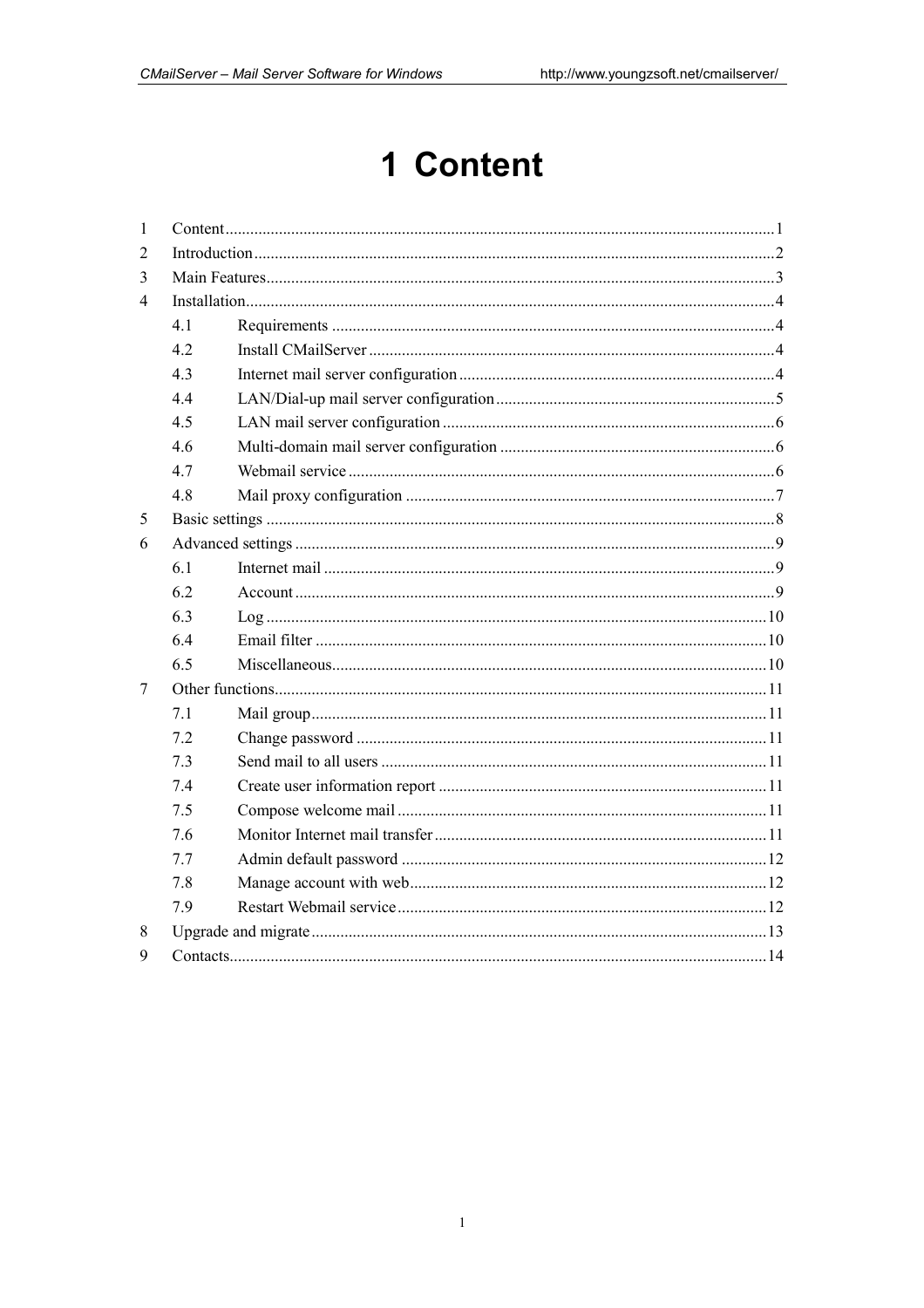# **2 Introduction**

CMailServer, small and easy-to-use mail server software and web mail server software, will help you build your own mail server over Internet. It enables you to send and receive emails across the Internet or within the LAN and has support for client email applications such as Outlook, Eudora etc. Also supports Hotmail-like web mail service. The web mail function is based on ASP scripts. So you can customize your web mail interface freely. It also supports multiple domain names and SMTP authentication.

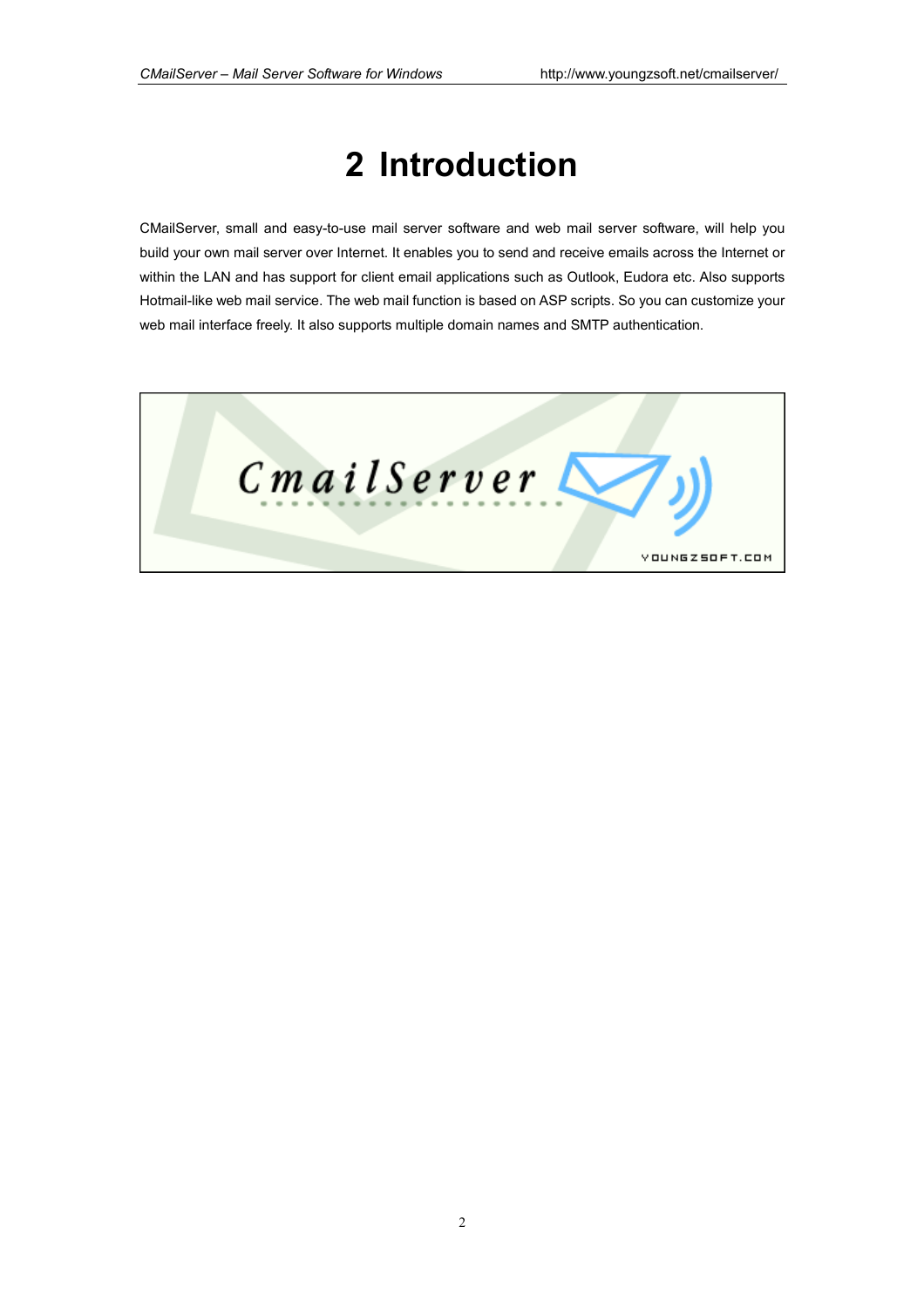# **3 Main Features**

- 1. Compatible with Win2000, WinXP and Win2003.
- 2. Supporting Outlook Express and Eudora etc.
- 3. User can read and compose email with web browser.
- 4. Can be used to build Internet mail server, LAN mail server and Dial-up mail server.
- 5. Clients can sign up mailbox, change password and modify user information.
- 6. Administrator can add, edit and delete account with web remote control.
- 7. Can run as NT service.
- 8. Supporting ESMTP authentication.
- 9. Multi-domain is supported.
- 10. Can keep a copy of sent and received email.
- 11. Providing clear and detailed log.
- 12. Supporting mail group.
- 13. Supporting mail proxy.
- 14. Supporting mail filter and IP filter.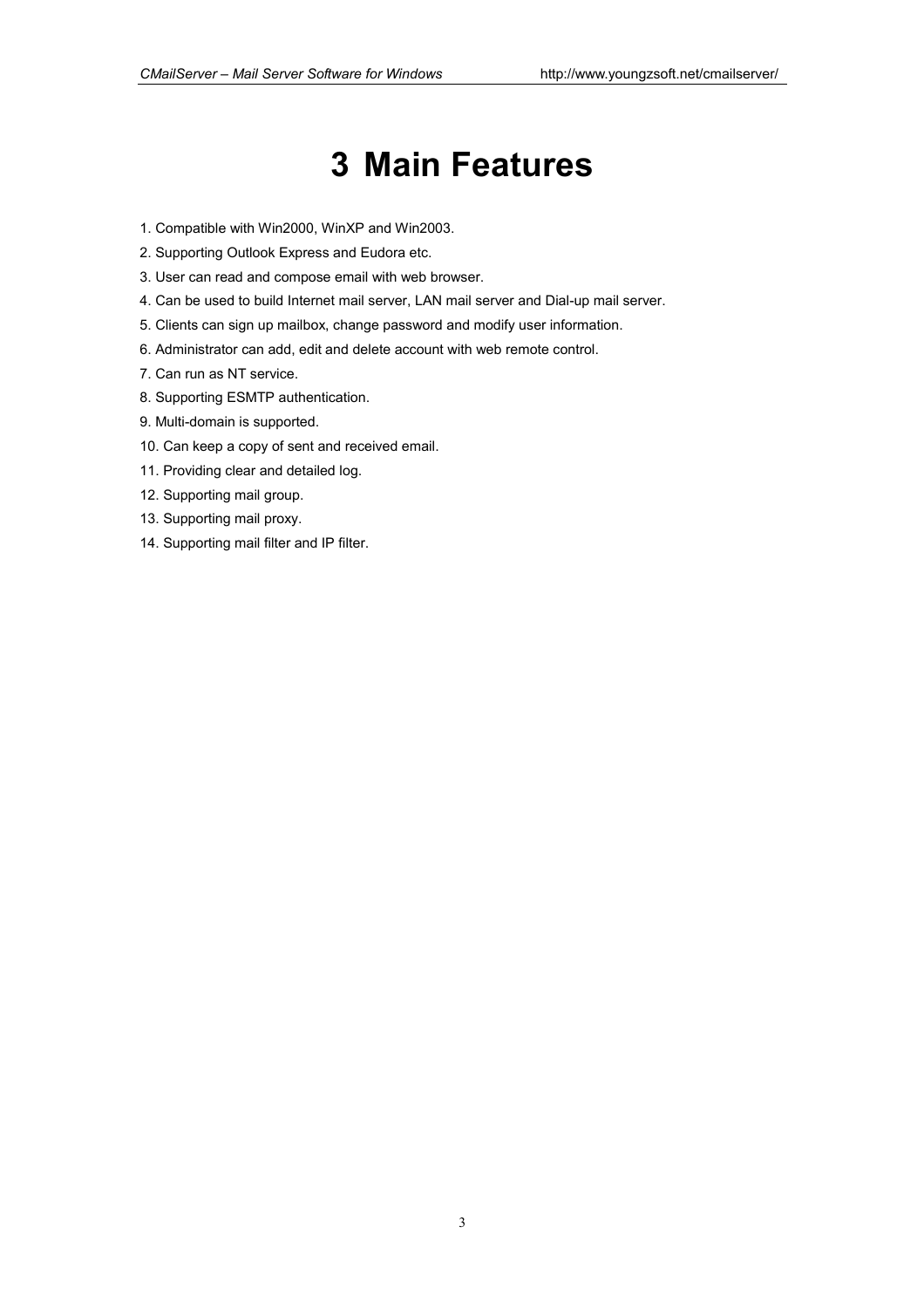# **4 Installation**

This section will tell you how to install CMailServer.

### **4.1 Requirements**

1. Hardware: CPU P166+, Hard disk 1G+, RAM 32M+.

2. OS system platform: Win2000/WinXP/Win2003. If you want to use web mail, IIS service is required.

3. If installed firewall, please open port 25 and 110. CMailServer will use these two ports to transfer mails. **How to install IIS**

Open **Control Panel**->**Add/Remove Programs** -> **Add/Remove Windows Components** -> select **Internet Information Service**

### **4.2 Install CMailServer**

1. Download the latest version from our web site and run the setup program. CMailServer will be configured automatically at the first launch.

2. If CMailServer reports "Fail to start SMTP or POP3 service", it means another program is using the same port of CMailServer. CMailServer will report which program is using the port and try to stop it. 3. If CMailServer reports "Set web share folder failed", it means the system doesn't install IIS service. Please read "Requirements" and follow the instruction to install IIS.

4. Check Webmail.

Open http://127.0.0.1/mail in IE at server.

1) If cannot open it, please check if IIS service has been installed.

2) If IIS service has been installed, you need to check the security properties of folder **db**,

**webmaildownload** and **webmailupload**. To edit folders' security properties, please open folder's properties, go to "security" tab, allow "everyone" to read and write.

3) If "-ERR connect pop3 server failed" is reported, it means the firewall software on the server blocks the access of Webmail to CMailServer. You need to add CMailServer to the firewall software's white list or exceptions.

4. For more questions please refer to FAQs on our web site.

# **4.3 Internet mail server configuration**

#### **CMailServer configuration**

1. Install CMailServer on an Internet dedicated server with static Internet IP address.

- 2. Open "Options" of CMailServer.
- 3. Select "Run as Internet Mail Server".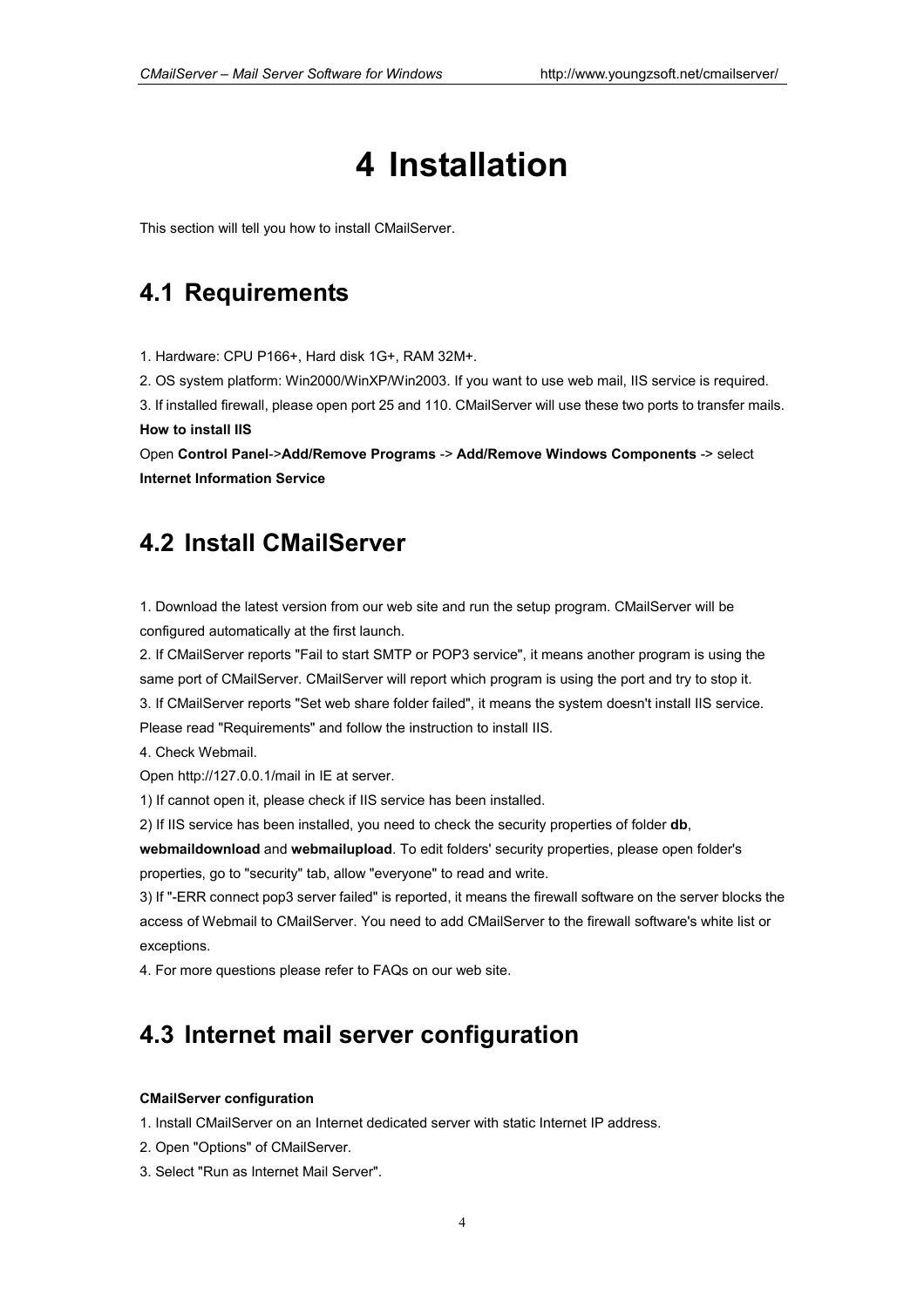4. Suppose you have an Internet domain "topmail.com". Then fill "topmail.com" to the "Mail Domain Name".

5. Contact your domain's administrator or domain service provider and set MX record as your Internet server address.

#### **Mail account configuration**

There are two methods to create mail account.

Method 1: On CMailServer's user interface, select menu "Account" and then click "Create new account". Method 2: Visit http://192.168.0.1/mail/ in IE and click "Sign up now".

#### **Email client software settings**

SMTP server address: 192.168.0.1

POP3 server address: 192.168.0.1

The outgoing mail server requires authentication.

# **4.4 LAN/Dial-up mail server configuration**

Before configuring LAN/dial-up mail server, we'd like to introduce some some background information about it.

Most companies don't have an Internet dedicated server. But most of them have a server with dial-up or ADSL connection. They have their own email address provided by ISP. But the ISP email service has some limitations such as:

1) Local email need to be transferred via Internet.

2) It's difficult to manage mail account and backup emails.

3) All clients need to access Internet to retrieve and send messages.

LAN/Dial-up mail server can solve all above problems.

All messages will be sent to CMailServer first, then CMailServer will send them to Internet. At the same time, CMailServer downloads all the Internet emails using multiple threads. The clients don't need to access Internet at all.

#### **CMailServer configuration**

1. Make sure the server can access Internet and install CMailServer on the server. Suppose the server address is 192.168.0.1.

2. Define a virtual domain (example topmail.com. Also can be a company owned Internet domain).

3. In "options" of CMailServer, select "Run as LAN/Dial-up mail server" and set "topmail.com" in domain name.

#### **Mail account configuration**

CMailServer provides two methods to create mail account.

Method 1: On CMailServer's user interface, select menu "Account" and then click "Create new account". Method 2: Visit http://192.168.0.1/mail/ in IE and click "Sign up now".

When sign up mail account, you need to input an Internet mail address (respond to "Contact email address" in account property), POP3 server address, account and password of this Internet mail address. When CMailServer receives email from client, it will auto replace the "from" with this Internet mail address in account property, so the mail receiver can reply email to this Internet mail address. At the same time, CMailServer will use the POP3 information to download Internet emails.

#### **Email client software settings**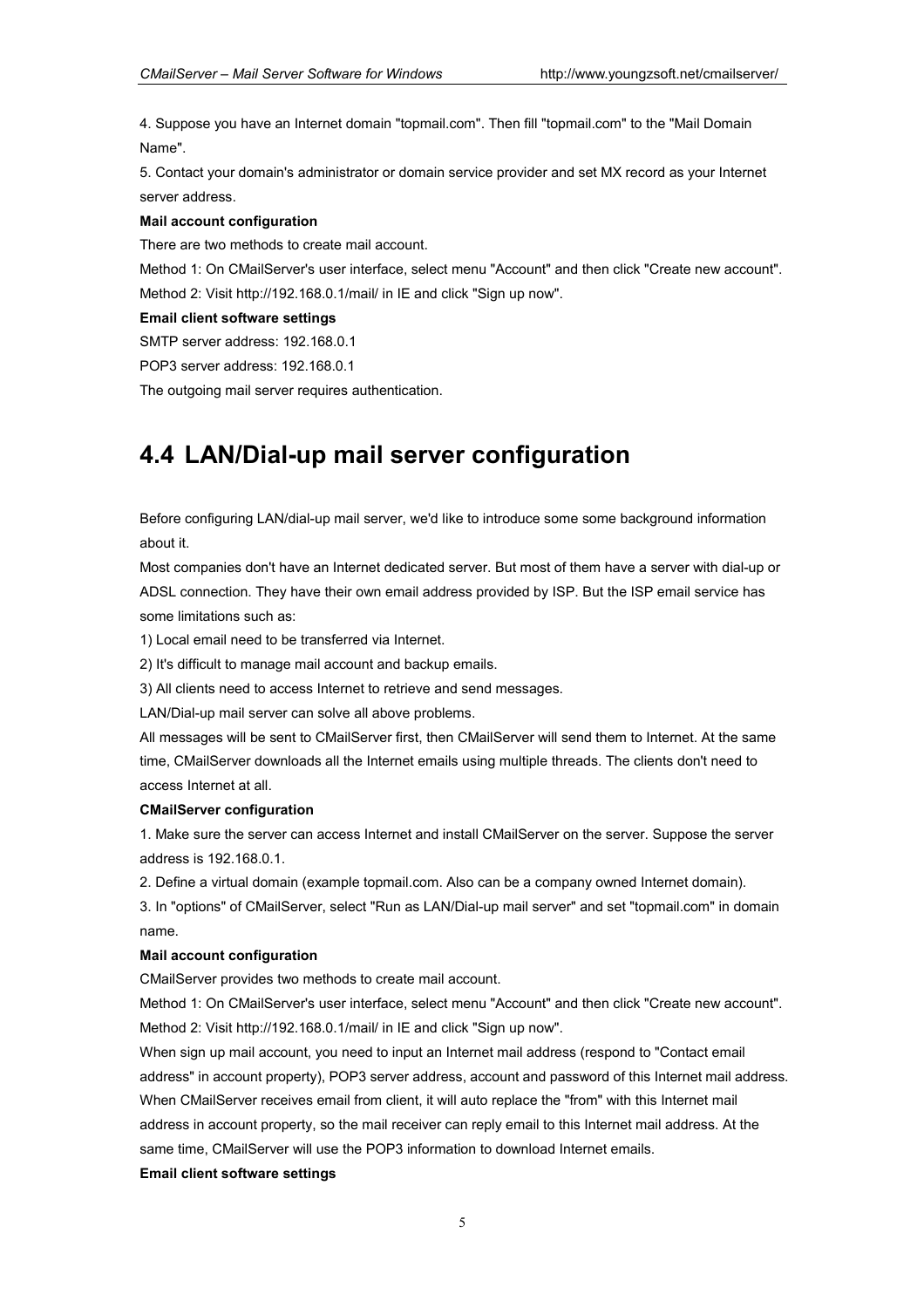SMTP server address: 192.168.0.1 POP3 server address: 192.168.0.1 The outgoing mail server requires authentication.

# **4.5 LAN mail server configuration**

It is used for LAN or Intranet mail communication. Suppose the server address is 192.168.0.1 and domain name is "topmail.com".

#### **Server configuration**

Open "options" in CMailServer.

1. Select "run as LAN mail server"

2. Fill "topmail.com" in "domain name"

#### **Mail account configuration**

CMailServer provides two methods to create mail account.

Method 1: On CMailServer's user interface, select menu "Account" and then click "Create new account". Method 2: Visit http://192.168.0.1/mail/ in IE and click "Sign up now".

#### **Email client software settings**

SMTP server address: 192.168.0.1

POP3 server address: 192.168.0.1

The outgoing mail server requires authentication.

### **4.6 Multi-domain mail server configuration**

Most settings are the same as single domain mail server, except -

In "options" of CMailServer, select "multiple domain" and set multi-domain information with "add", "edit" and "delete" button.

The account for sign-up and login should be the whole email address.

For example: email address: user@topmail.com. The login account is "user" in single domain mail server and it's "user@topmail.com" in multi-domain mail server.

To configurate CMailServer as multi-domain mail server, you need to change all domain's MX records to your server address.

### **4.7 Webmail service**

Suppose the server address is 192.168.0.1. You can access Webmail with "http://192.168.0.1/mail/" in web browser.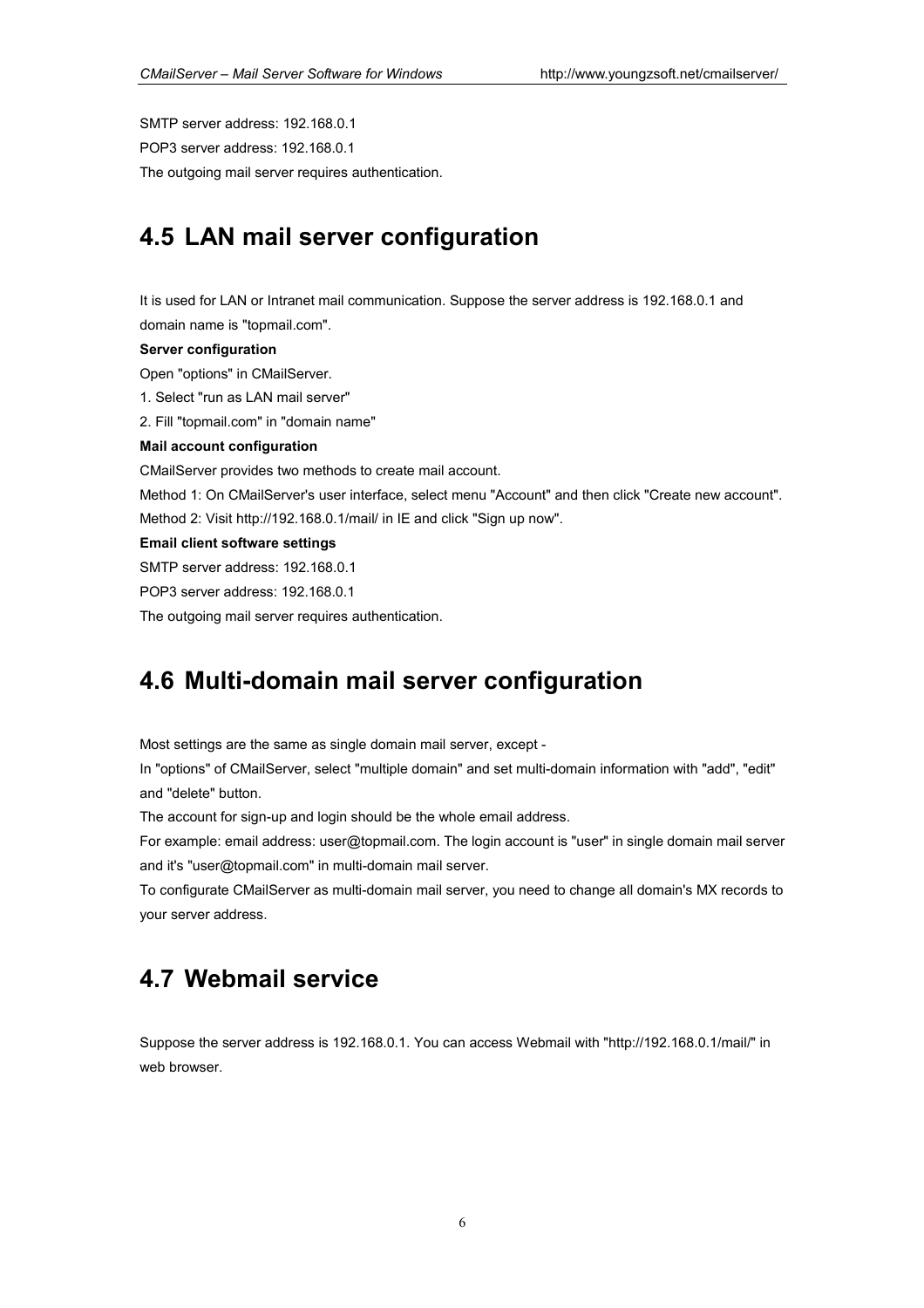# **4.8 Mail proxy configuration**

CMailServer provides mail proxy server and you can use this service to send or receive external email account. You can active it by select "mail proxy" in "options". Suppose - External email address: support@youngzsoft.com Login Account: support External SMTP server address: smtp.youngzsoft.com External POP3 server address: pop3.youngzsoft.com CMailServer address: 192.168.0.1 In email client, you can use following settings to retrieve and send emails with external email account - Login account: support#pop3.youngzsoft.com SMTP server address: 192.168.0.1 POP3 server address: 192.168.0.1 Outgoing server settings: Account is "support#smtp.youngzsoft.com" (if the external outgoing server doesn't require authentication, you should set account here as "#smtp.youngzsoft.com").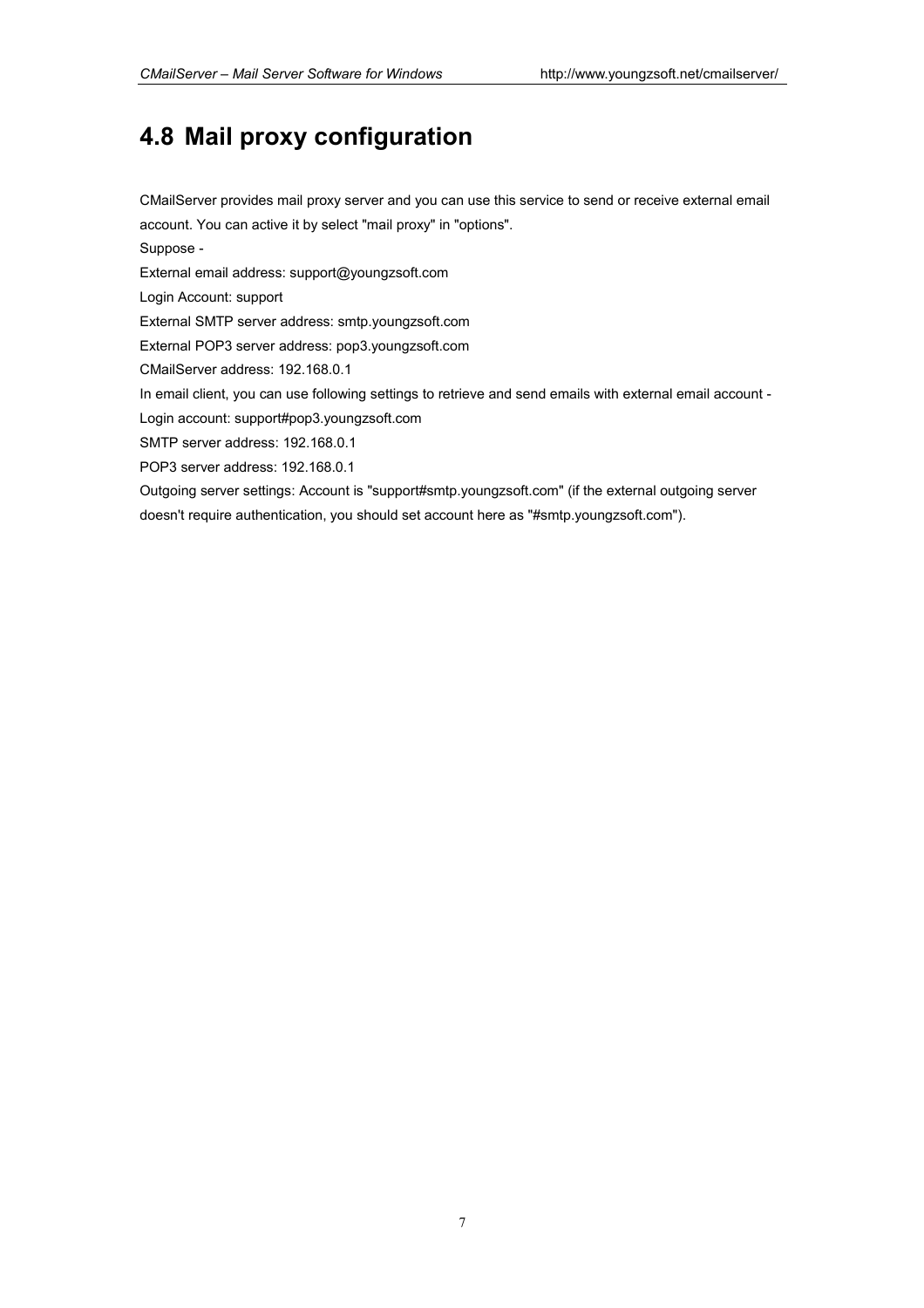# **5 Basic settings**

Click **Options** button on the toolbar.

**Run as LAN mail server**, **Run as INTERNET mail server and Run as LAN/Dial-up mail server**: These are types of mail server you can choose from.

**Enable ESMTP**: This is used to set SMTP account and password verification.

**Run as NT service**: This can launch NT service (only for Win NT/Win 2000/XP).

**Enable Mail Proxy**: It is used to open mail proxy and enable client to send and receive email via CMailServer mail proxy.

**Single Domain**: It is used to set CMailServer as a single domain mail server.

**Multiple Domain**: It is used to set CMailServer as a multiple domain mail server.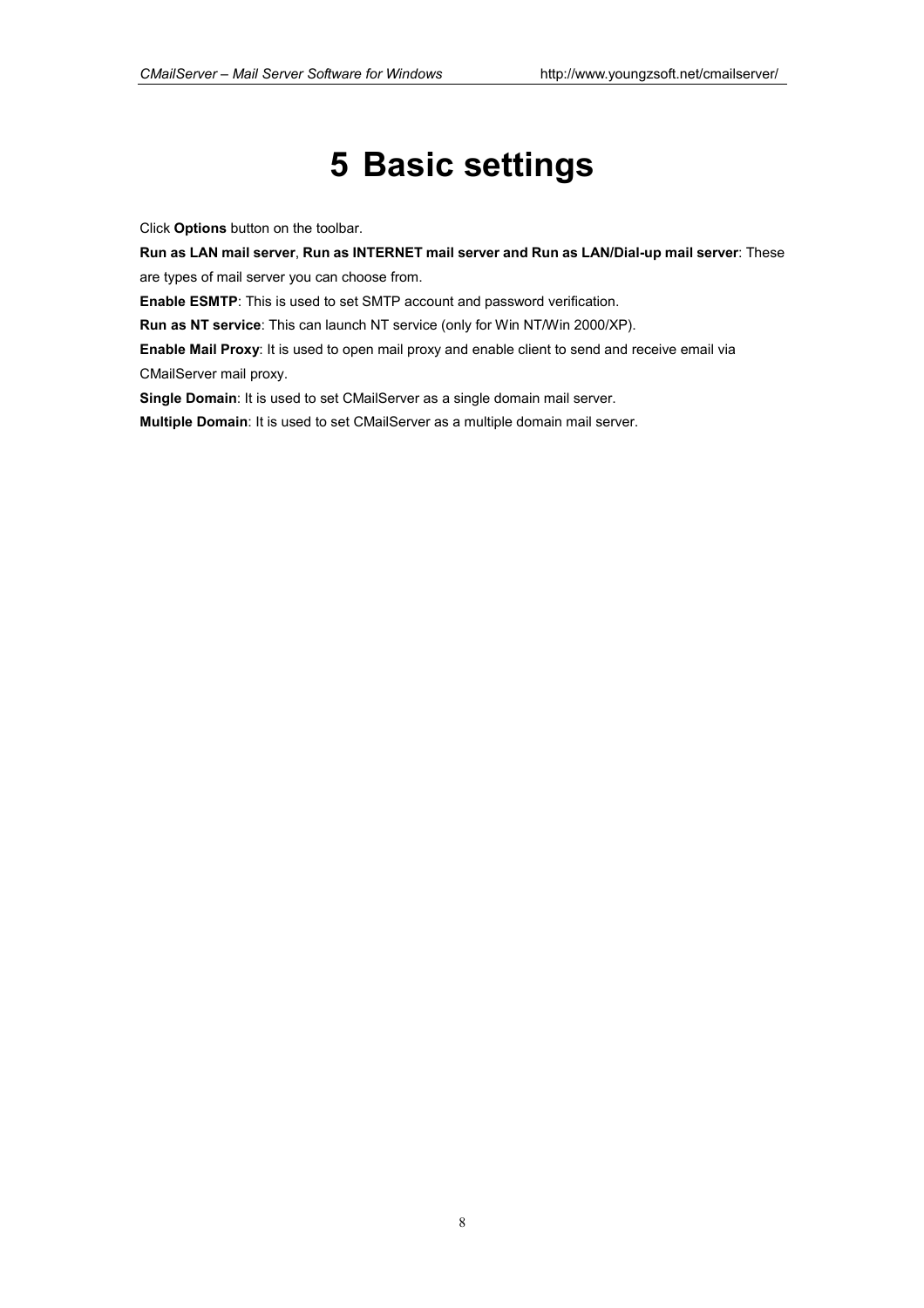# **6 Advanced settings**

Click **Options** -> **Advanced**

### **6.1 Internet mail**

**Primary Internet DNS**: This is used to set the Internet DNS server address. When sending email to other Internet mailing address, the mail server should obtain the MX record of target mailing address via the Internet DNS server.

**Secondary Internet DNS**: This is used to set the secondary Internet DNS server address. When access to primary Internet DNS fails, CMailServer uses the secondary Internet DNS to analyze the mailing address (optional).

**Maximum Tries**: If email sending fails, CMailServer will try again. This item is used to set the maximum number of tries.

**Time Interval Before Next Try**: This is used to set the time interval between each try.

**Try ISP SMTP if direct sending failed**: Some Internet mail servers use IP filter function to block spam emails. It also may block the regular emails from your mail server. CMailServer uses this option to solve this problem. CMailServer sends mail to the ISP smtp server first, then ISP forwards this email to the destination email address.

**ISP SMTP server**: input a popular email ISP SMTP server address. **ISP email address**: input an ISP email address.

# **6.2 Account**

**Sign-up of Mail Account Needs Authorization**: This is used to manage the registration of mail accounts. With this option selected, the user can register an account but the account is disabled until the administrator activates it.

**Local Mail Address Can Be Abbreviated**: If this option is selected, when sending email to local user, you only need to input the target mail address as the target mail user account.

The "@MailDomainName" part can be ignored.

**Default Mailbox Size**: This is used to set the default size of new mailbox.

**Enable Sign up Account Via Web Mail**: This enables or disables the signup service in web mail.

**Copy All the Mails to Mail Address**: This is used to copy all the emails within CMailServer to a referred mailbox, which can be used as email backup.

**Check POP3 Mail**: This enables receiving remote pop3 emails within time interval.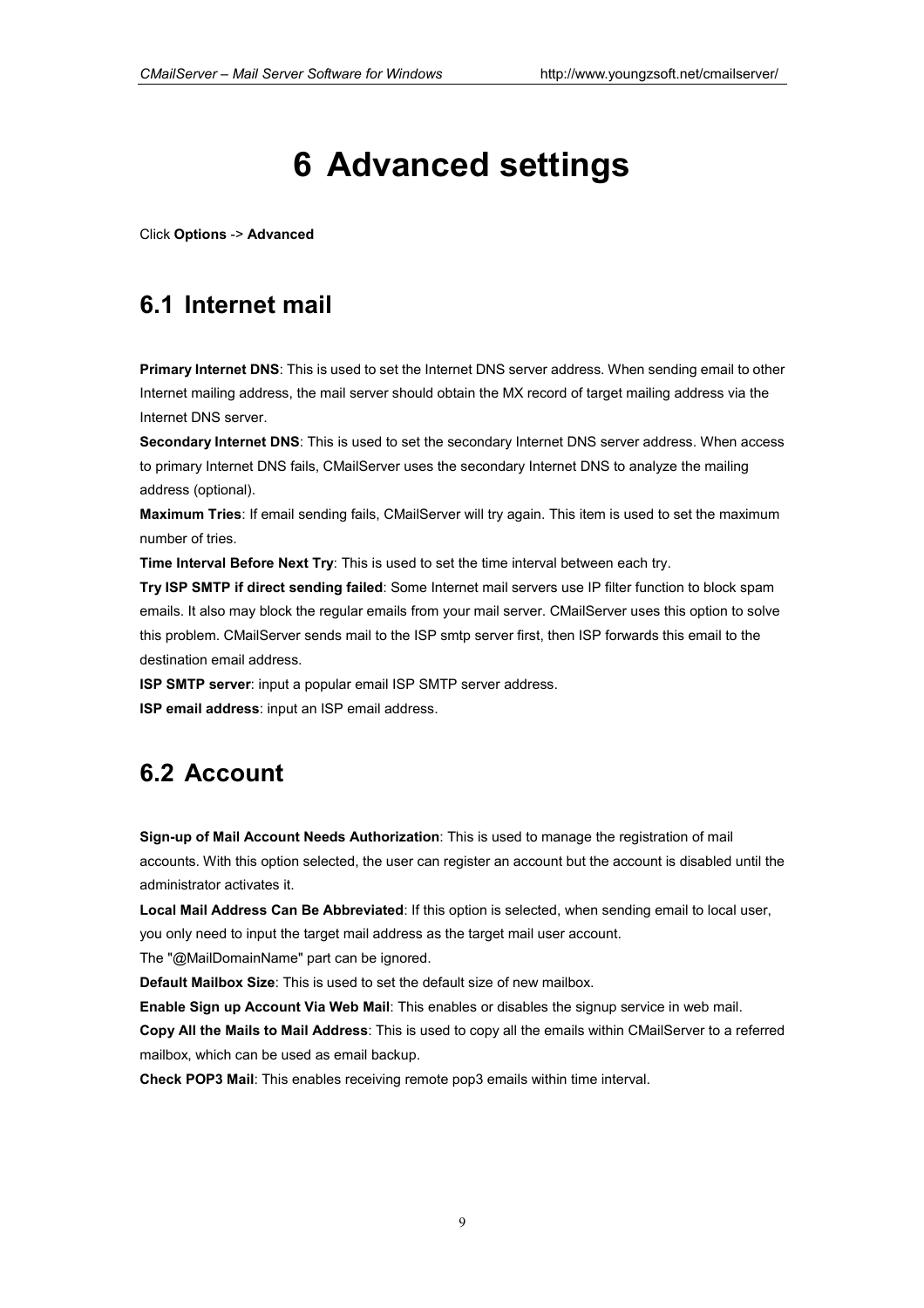# **6.3 Log**

The CMailServer log service can log all the events of mail server. **Sys log**: Saves all the mail server events. **SMTP log**: Saves all the SMTP mail server events. **POP3 log**: Saves all the POP3 mail server events. **Internet log**: Saves all the events regarding sending emails to the Internet. **Save Logs to File**: Used to set log file saving path. **Maximum Lines**: Sets the maximum lines of log files.

### **6.4 Email filter**

**Email Filter List**: you can add the email address to the list if you want to block it. For example: free@aaa.com. Or you can block all the email addresses with the same domain. For example: @aaa.com.

**IP Address Block List**: input the IP address of the email that you want to block. E.g. 202.202.202.202. Also you can add an IP range. E.g. 202.168.0.1-202.168.0.255.

### **6.5 Miscellaneous**

**Language selection**: Selecting the language for program interface and web mail interface. **Minimized**: When CMailServer starts up, it will be minimized and visible only as a system tray icon. **Autostart**: CMailServer will be automatically startup when Windows starts up.

**Autolock**: CMailServer interface will be automatically locked when windows stats up. You can also select the menu **operation** -> **lock interface** to lock interface manually. When the interface is locked, click the tray icon and the login dialog box will popup. Input the admin password to unlock the interface. Go to menu **Tools** -> **Administrator password** to change admin password.

**POP3 Port**: Used to set the port of POP3 service. Default value is 110.

**SMTP Port:** Used to set the port of SMTP service. Default value is 25.

**Account Port**: Used to set the port of Web Mail account service. Default value is 8011.

**Enable Proxy**: If the computer that installs CMailServer accesses the Internet via proxy, to send/receive web mail, you need to input the address of proxy and port number.

**Enable Anti-Virus**: Input the IP address of the computer in the LAN that installs anti-virus software and Port 110. (If the anti-virus software is installed on the server, the IP address should be 127.0.0.1) Then CMailServer can provide anti-virus function for clients. We recommend using Norton Antivirus.

**Enable Anti-spam**: All spam emails will be moved to trash folder. Users can login on Webmail and read those spam emails.

**White list**: It can be domains or IP addresses. CMailServer anti-spam will pass by white list. For example, "@topmail.com;202.201.0.;203.202.1.2;" means all emails sent from "topmail.com", 202.201.0.1-202.201.0.255 and 203.202.1.2 will pass anti-spam process.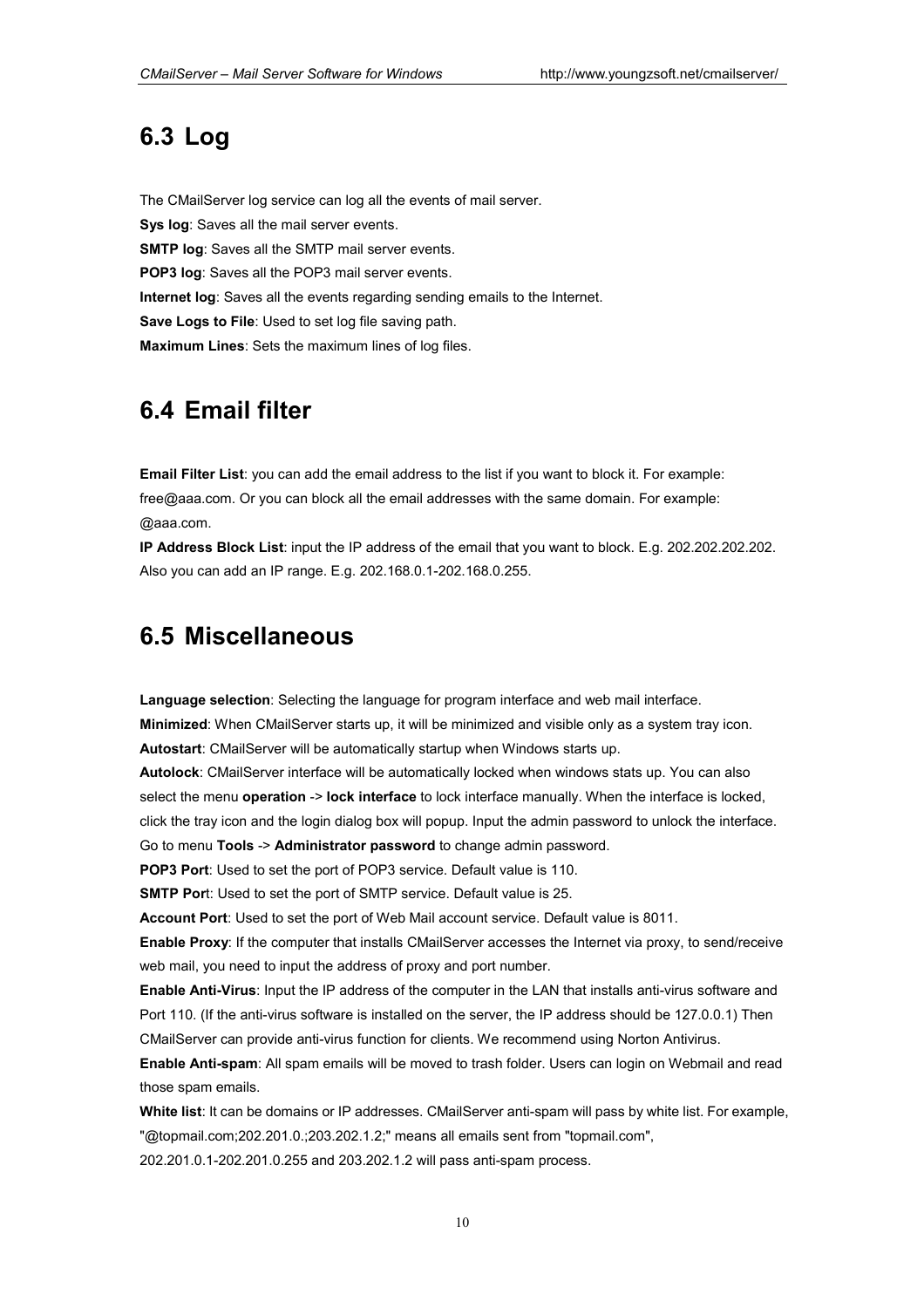# **7 Other functions**

More functions introduction.

## **7.1 Mail group**

Select menu "Account", click **Create new group**, input the group name and select the members. After creating a mail group account, all the emails sent to this mail group account will be automatically delivered to all the members within this group.

# **7.2 Change password**

Select the user you want to change password, double click mouse, the **Edit/View Account** dialog box pops up. Select **Change User Info**, then edit user password. This function helps those users that forget password.

# **7.3 Send mail to all users**

Click the **Mail to** button on the toolbar. This function enables administrator to send email to all the users.

# **7.4 Create user information report**

Click the **Report** button in toolbar.

This function is used to create user information report in HTML, INI, EXCEL and TEXT format.

# **7.5 Compose welcome mail**

Menu **Tools** -> **Compose welcome mail**.

# **7.6 Monitor Internet mail transfer**

Select Menu **Tools** -> **Internet Mail Transfer Status**. Select **Mail in transfer**, you can view the mail status or stop mail during transfer.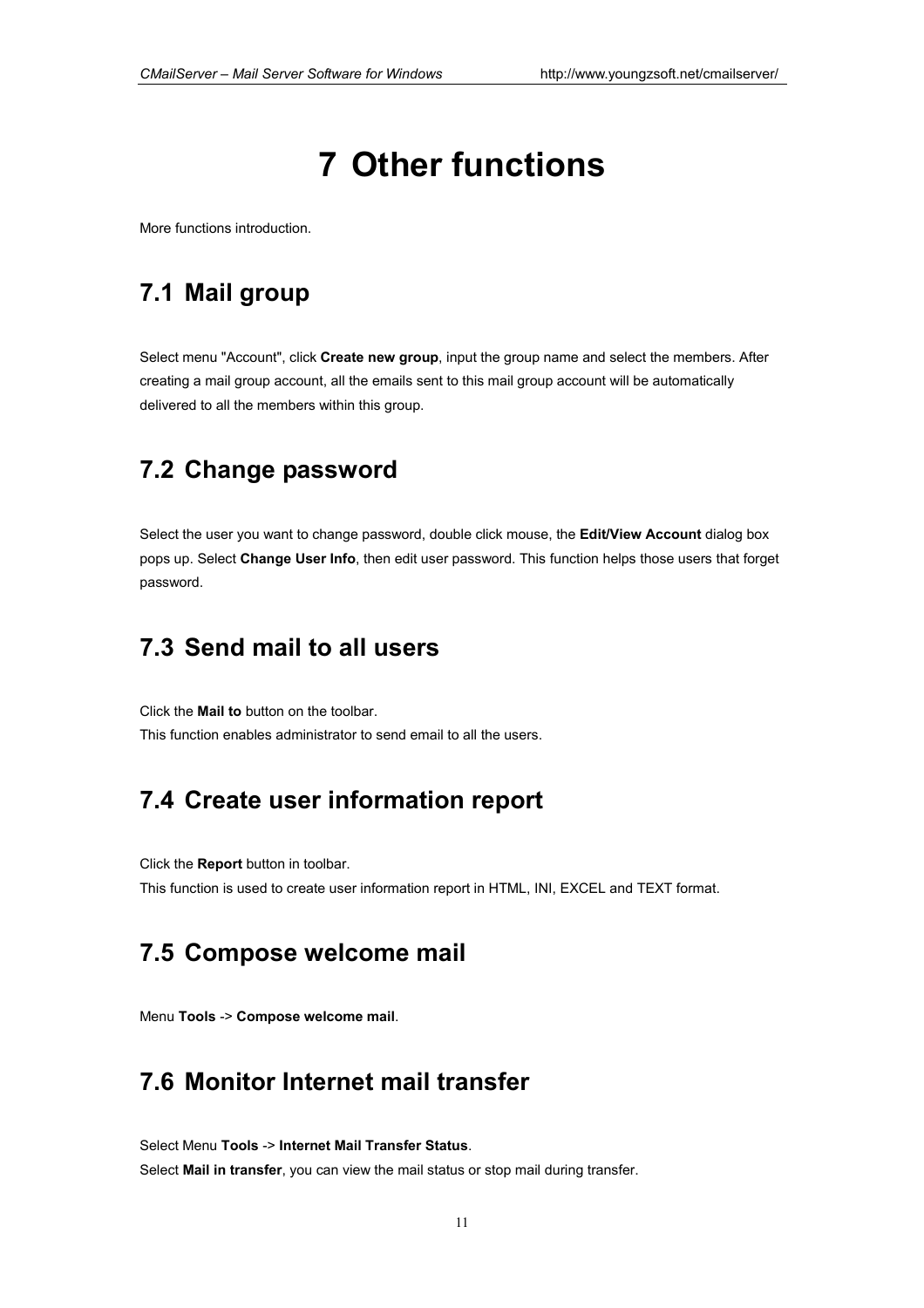Select **Mail undelivered**, you can view the information of undelivered mail, retransfer or delete undelivered mails.

# **7.7 Admin default password**

The default password for admin is blank. You can modify it after logon.

# **7.8 Manage account with web**

1. First define an admin account. Open account property in CMailServer user interface and select "system admin" in account property.

2. Login on Webmail with admin account.

3. Click "Admin" on left menu, enter account management interface and then you can edit, delete or add accounts.

# **7.9 Restart Webmail service**

Menu "Tools"-> Restart IIS.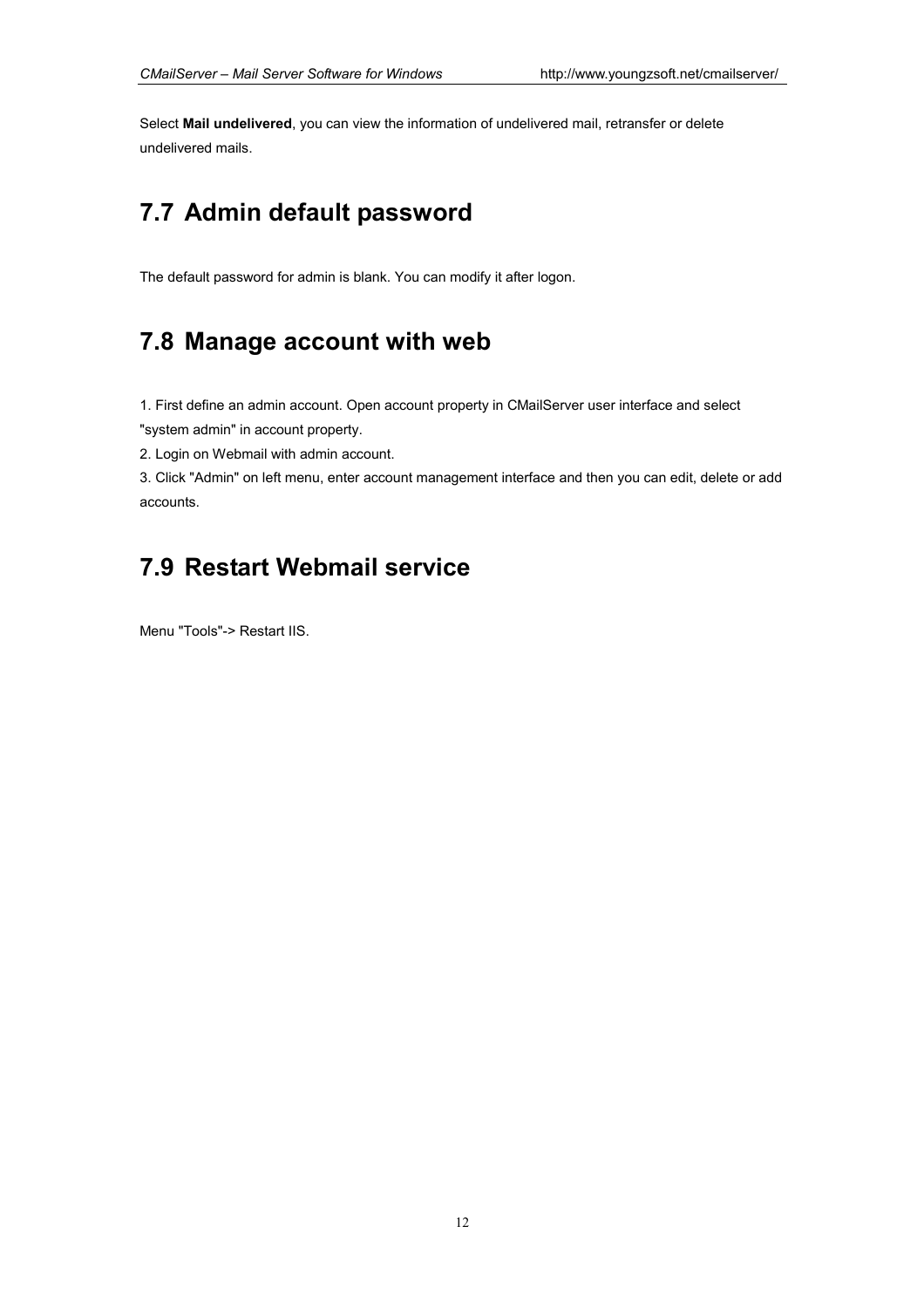# **8 Upgrade and migrate**

#### **How to Upgrade**

1. Backup folder "db" and "mail" in CMailServer installation folder. If you customized the Webmail scripts,

you also need to backup folder "Webmail".

- 2. Uninstall CMailServer and reboot server.
- 3. Install the new version to the original installation folder.

### **How to Migrate**

- 1. Install CMailServer to new path or new server.
- 2. Copy folder "db" and "mail" from the original installation folder to the new installation folder.